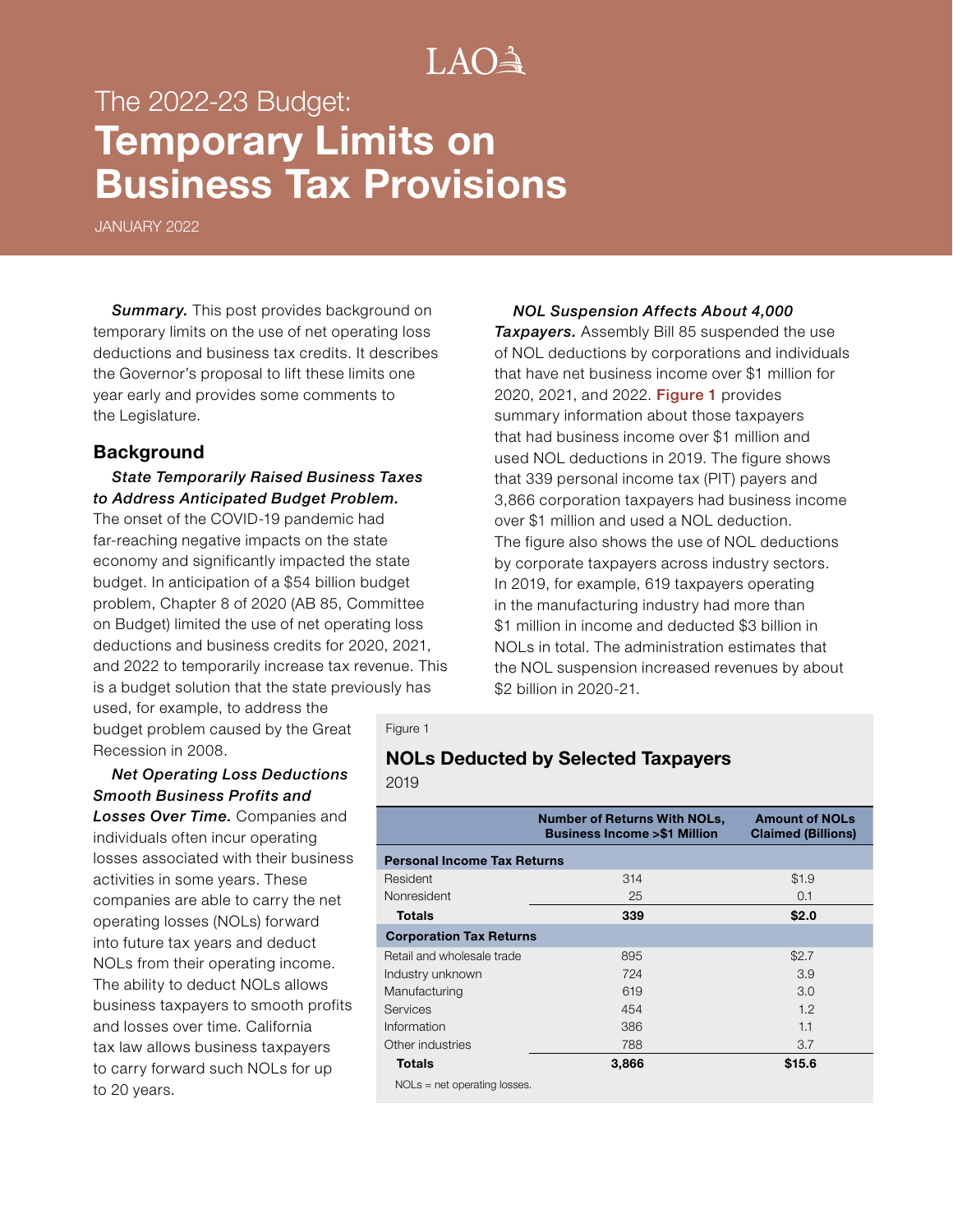#### *Business Tax Credits Often Encourage Certain Types of Behavior.* Tax credits are

provisions in California's tax laws that allow taxpayers to directly reduce their taxes dollar for dollar. Most business tax credits provide an incentive for companies to alter their behavior in certain ways. For example, the New Employment Tax Credit allows a company to claim a credit if they hire a qualified new full-time employee. The largest state business tax credit is the credit for qualified research and development (R&D) expenditures. Taxpayers claimed about \$3.1 billion in R&D credits in 2019. All other business credits amount to less than \$1 billion combined.

*Credit Limits Likely Affect Fewer Than 100 Corporations.* Assembly Bill 85 limited the amount of most business tax credits any taxpayer could claim to \$5 million for 2020, 2021, and 2022. Figure 2 lists the tax credits limited by AB 85 and the amounts of each claimed in 2019 by the affected corporation taxpayers. Some affected taxpayers may have had several credits, for example, an affected corporation may have had both California Competes and R&D credits. The \$5 million limit on credits likely has affected fewer than 100 corporation taxpayers. (No individual business owner was affected by this provision because none had more than \$5 million in credits available to apply against the PIT. Taxpayers are allowed to carry unused credits forward to use in a future tax year. While different credits can be carried forward for varying amounts of time, R&D credits never expire. The administration estimates that the limit on business credits increased revenues by about \$2 billion in 2020-21.

# *Interaction Between Suspending NOLs and*

*Limiting Credits.* Some corporations have large balances of both NOLs and credits.

If the state restricts the use of NOLs, such corporations will increase their use of credits. For this reason, placing limits on both NOLs and credits results in a larger revenue effect than limiting either NOLs or credits separately. The administration estimates that this interaction effect increased revenues by an estimated \$600 million in 2020-21.

## **Governor's Proposal**

*Lifts Temporary Limits on Business Tax Provisions.* The Governor's budget proposes to end, one year early, temporary limits on the ability of businesses to use NOL deductions and tax credits to reduce their tax payments. Lifting the NOL deduction and credit limits will reduce tax revenues by an estimated \$5.5 billion in 2022-23. Figure 3 shows how the administration estimates that the proposal would affect General Fund revenues. Revenue increases in the years following 2022-23 because NOL deductions and credits that would have been used in future years instead will be used in 2022-23.

# **Ending NOL and Credit Limits Early Is Reasonable**

Lifting the limits one year early would be reasonable for a couple of key reasons.

#### Figure 2

## **Tax Credits Used by Selected Corporation Taxpayers** 2019

| <b>Credit</b>                                                                     | <b>Number of</b><br><b>Taxpayers</b> | <b>Amount</b><br>(Millions) |  |  |
|-----------------------------------------------------------------------------------|--------------------------------------|-----------------------------|--|--|
| Research and development                                                          | 59                                   | \$2,147                     |  |  |
| Enterprise zones                                                                  | $\mathbf{a}$                         | 258                         |  |  |
| Film production <sup>b</sup>                                                      | $\mathbf{a}$                         | 109                         |  |  |
| Prior year alternative minimum tax                                                | $\overline{\phantom{a}}$ a           | 63                          |  |  |
| California Competes                                                               | $\mathbf{a}$                         | 27                          |  |  |
| New Advanced Strategic Aircraft                                                   | $\mathbf{a}$                         | 19                          |  |  |
| <b>Totals</b>                                                                     | 80                                   | \$2,623                     |  |  |
| <sup>a</sup> Fewer than ten taxpayers. The number may not be displayed to protect |                                      |                             |  |  |

taxpayer confidentiality.

<sup>b</sup> Includes credits from both the first and second film tax credit programs.

## **Estimated Revenue Change From Governor's Proposal to End Limits on Business Taxes**

|                     | FY 22-23 | FY 23-24 | FY 24-25 | FY 25-26 |
|---------------------|----------|----------|----------|----------|
| Personal income tax | -275     | 8.5      | 42.5     | 33       |
| Corporation tax     | $-5.225$ | 161.5    | 807.5    | 617      |
| <b>Totals</b>       | $-5,500$ | 170.0    | 850.0    | 650      |
| $FY =$ fiscal year. |          |          |          |          |

Figure 3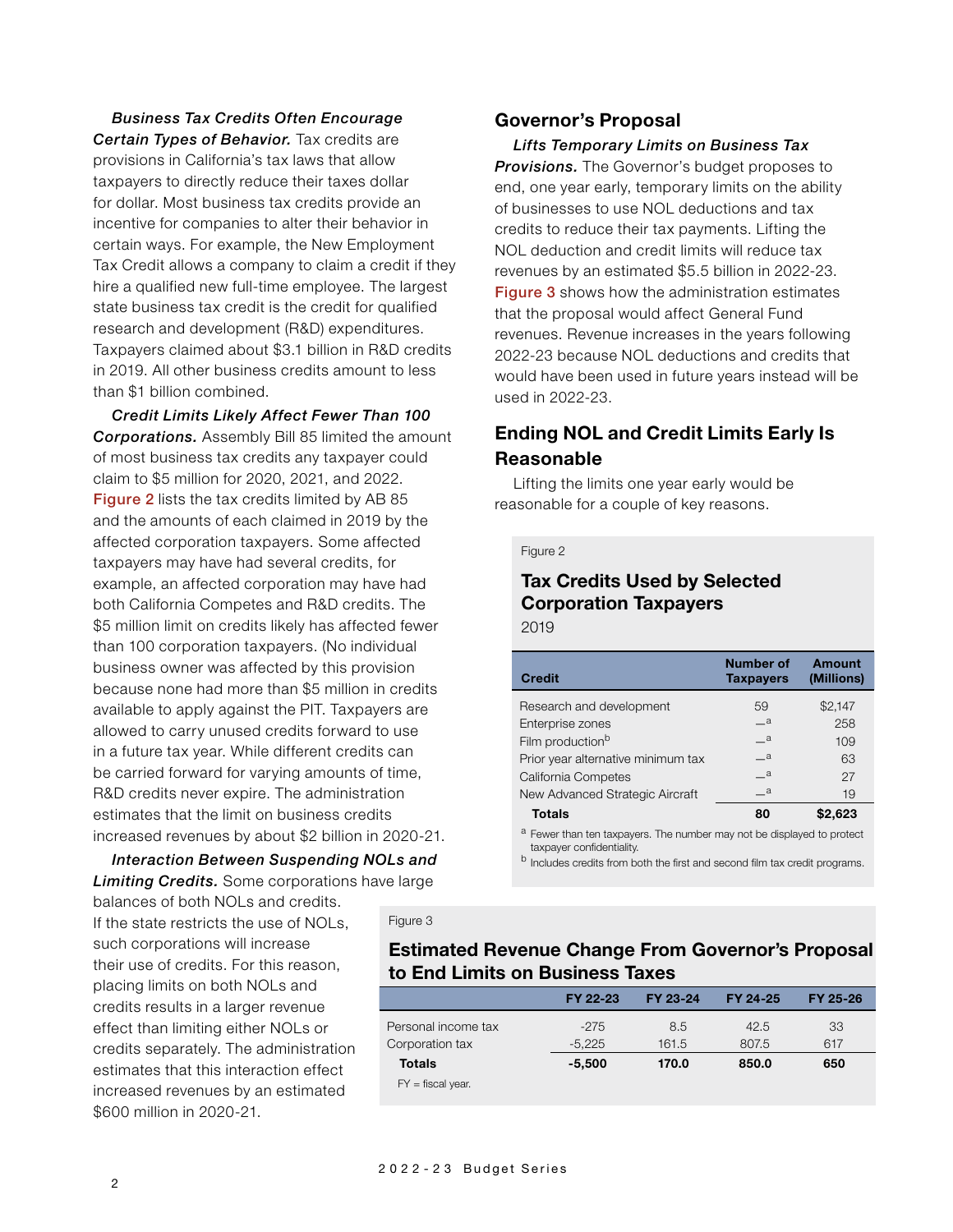#### *Budget Solution No Longer Needed.*

The state's actual revenue situation improved significantly faster than the state anticipated when it adopted the temporary limits on NOL deductions and credits. The unusual economic effects of the pandemic resulted in unexpected growth in General Fund revenues. The *2020-21 Budget Act* forecast 2022-23 revenues of \$132 billion—an amount that reflected a sharp decline in 2020-21, followed by slower than average growth. The Governor's budget now forecasts that 2022-23 General Fund revenues will be \$196 billion, or 49 percent, higher that the projection when these business tax provisions were enacted. The provisions were enacted to address the anticipated budget problem, not to raise revenue for new state spending.

#### *Improved Budget Resilience in Future*

Years. The temporary limits on NOLs and credits effectively shift tax revenue from future years to the present. Given the strong budget position at present, it is not prudent to increase revenues in the current year if those increases come at the expense of reduced revenues in future years, when the budgetary situation is less certain. In addition to increasing future revenue, the Governor's proposal could improve budget resilience by maintaining the option to again place temporary limits on NOLs and credits should the state face a similar budget problem in the future.